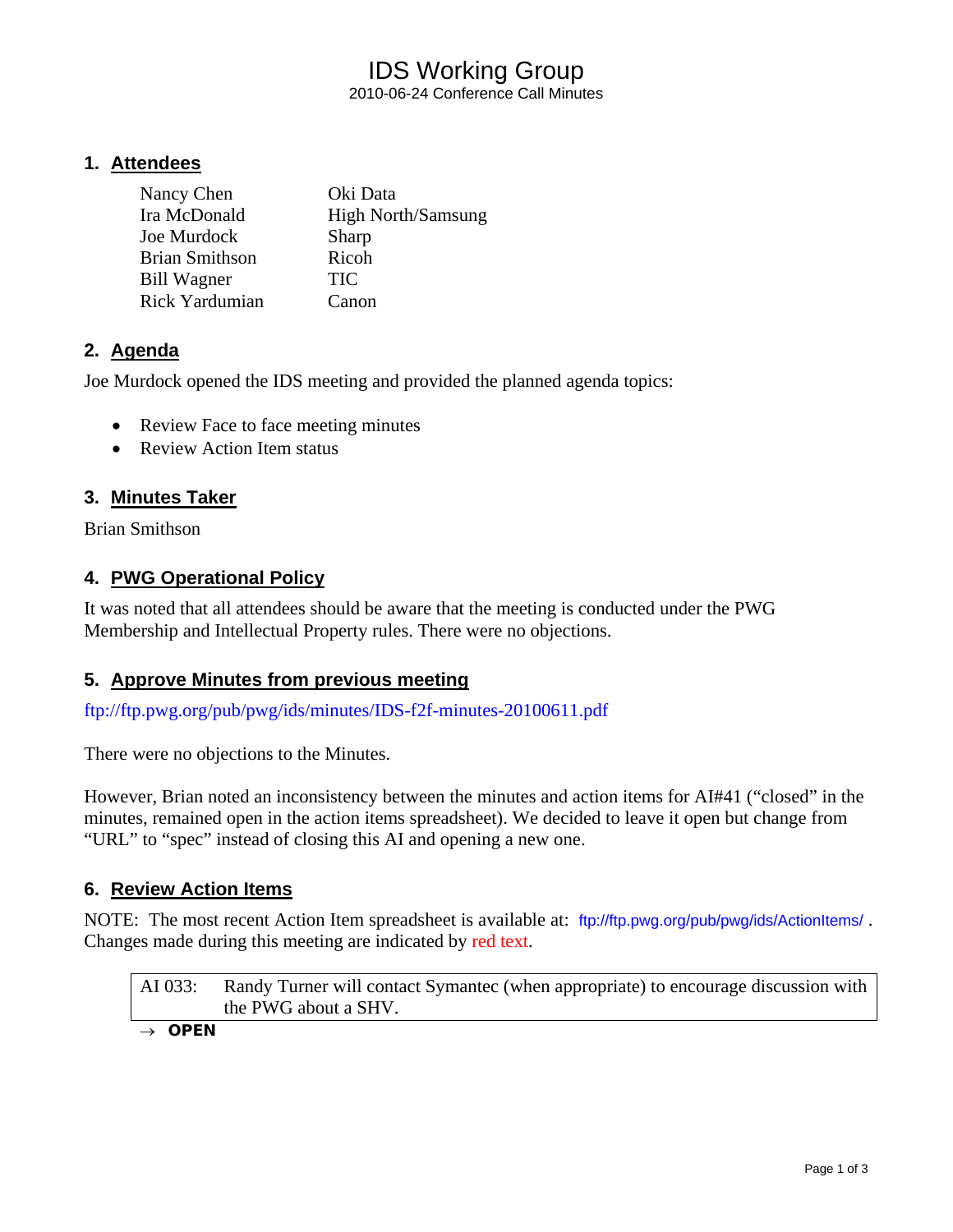# IDS Working Group

2010-06-24 Conference Call Minutes

| AI 034: | Randy Turner will investigate Symantec's products and their method(s) to "remediate |
|---------|-------------------------------------------------------------------------------------|
|         | noncompliant endpoints."                                                            |

#### → *OPEN*

AI 041: (For Remediation) Look into providing a remediation specification.

→ *REVISED, changed from URL to spec* 

- AI 044: (For NEA Binding) Recast the NEA Binding document as a TCG TNC Binding document.
- → *OPEN, assigned to Randy Turner*

AI 047: Take another look at SCAP and figure out what if anything to do in IDS

→ *CLOSED, consider reopening in 3rd quarter* 

AI 052: Look at LogFS (http://www.logfs.org) and syslog (http://datatracker.ietf.org/wg/syslog/ and optionally http://www.syslog.org/)

→ *CLOSED (we will follow syslog)*

AI 053: Do a brief overview and link to the market rationale for discussion/comment by MPSA (Jim Fitzpatrick)

→ *OPEN, Joe Murdock and Bill Wagner* 

AI 054: In HCD\_NAP, Make language attribute required

→ *OPEN, Joe Murdock* 

AI 055: In HCD\_ATR, Add language attribute

→ *OPEN, Joe Murdock* 

AI 056: In MFP schema, Make simple element xxxPatches as a complex type sequence  $0\nu$ n xxxPatch

→ *OPEN, Pete Zehler* 

AI 057: In HCD\_ATR, Patch attributes should be array of patches in order they are applied → *OPEN, Joe Murdock* 

AI 058: Create a first draft SCCM binding spec based on the NAP binding spec

→ *OPEN, Joe Murdock and Ira McDonald* 

AI 059: Create a first draft of a common logging specification

# → *OPEN, Michael Sweet*

AI 060: First draft of potential resource predicate values

→ *OPEN, Joe Murdock*